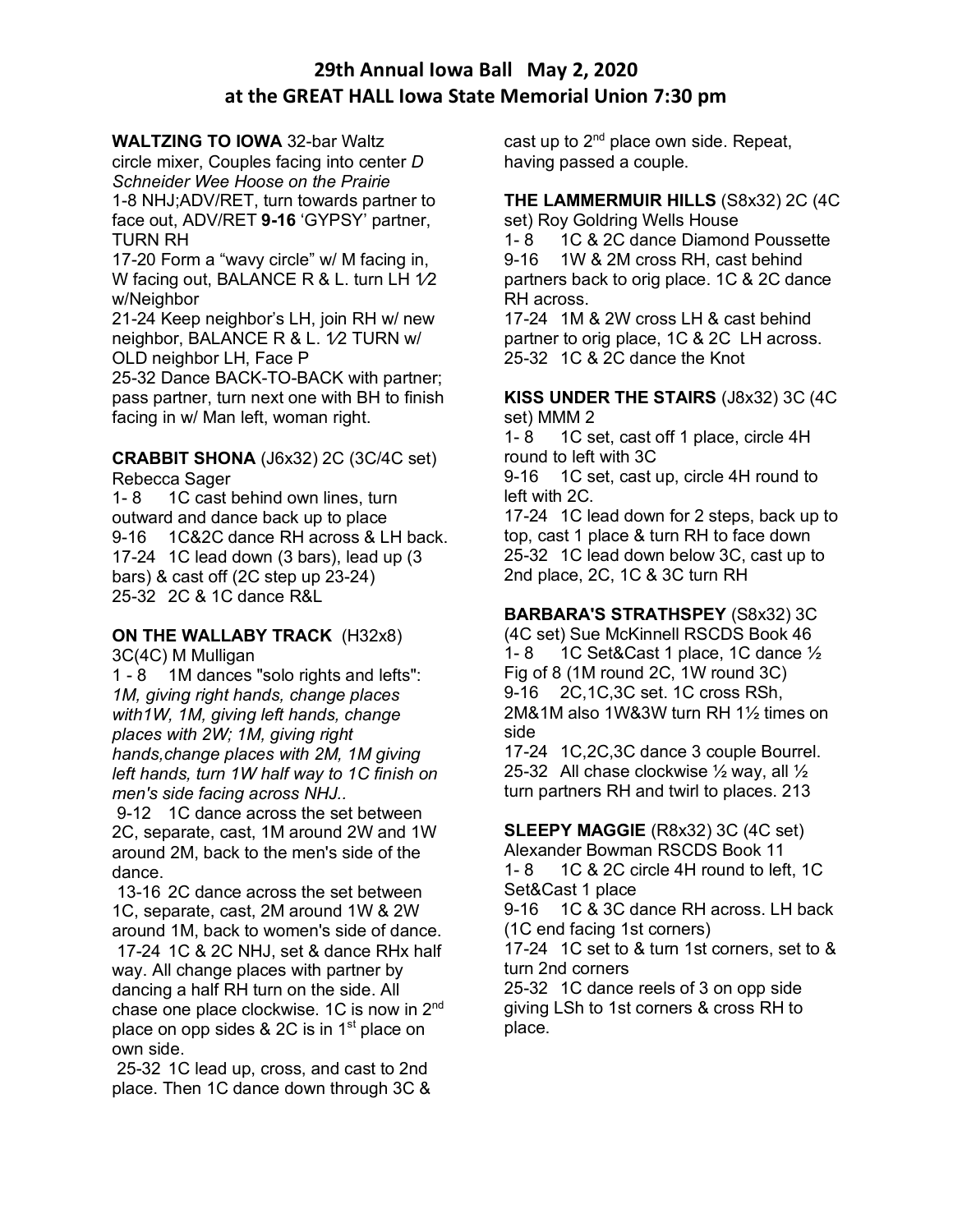# **29th Annual Iowa Ball May 2, 2020 at the GREAT HALL Iowa State Memorial Union 7:30 pm**

#### **THE MACHINE WITHOUT**

**HORSES** (J8x32) 3C(4C) D Rutherford RSCDS Book 12

1- 8 1C set, cast and dance RH across with 3C

9-16 1C set, cast up and dance LH across with 2C

17-24 1C followed by 2C dance down, cast up behind 3C, in to meet & dance up to top & cast off to 2nd place 25-32 2C & 1C dance R&L

## **THE ROBERTSON RANT** S80x1 (Sq.Set)

Mrs Douglas Winchester RSCDS Book 39 1- 8 All circle 8H round and back 9-16 Women RH across ½ way, turn opposite Man LH, Repeat to partner (Ladies' Chain)

17-24 1C & 3C dance reel of 4 (women pass LSh as Men set) FINISH FACING CORNER

25-32 All set Highland Schottische to corners, turn BH twice

33-40 2C & 4C dance reel of 4 (women pass LSh as Men set) FINISH FACING **CORNER** 

41-48 All set Highland Schottische to corners, turn BH twice

49-56 Women circle left to face partners, set to & turn partners BH

57-64 Men circle right to face partners, set to & turn partners BH

65-72 Finish facing partner in place & All dance Grand Chain

73-80 In allemande hold, dance CCW once round set, Women into center for bow/curtsey

**THORNYCROFT** (R8x32) 2C (4C set) Roy Goldring G and S Dances 2

1-8 1M & 2W cross passing their partner by RSh, cast 1 place, & turn RH back to places

9-16 1W+2M repeat passing partner LSh and turn LH

17-24 1C slip step down the middle and back

25-32 1C & 2C dance Poussette

## **THE SPIRIT OF THE DANCE** (S8x32) 3C

(4C set) Irene Paterson TAC 50TH Anniv 1- 8 1C & 2C dance the Tourbillon

9-16 1C cast to right on own side, pass RSh in middle of set, cast to right again & pass RSh to end in 2nd place on opposite side. All face partner.

17-28 2C, 1C, & 3C dance 3 couple R&L 29-32 1C turn 1½ times BH to 2nd place own side. 213

**TRIBUTE TO THE BORDERS** (J8x32) 3C

(4C set) R Goldring RSCDS Lflet 31 1- 8 1C cross RH and cast off, turn RH 1½ times, end in prom hold facing 2M 9-16 1C dance 1/2 RSh reel of 3 on Men's side, cross to face 3W and dance ½ RSh reel on womens' side 1C end facing 3W (in top place), still in prom hold 17-24 1C set to 3W, swivel right & set to

2W, set to 2M, set to 3M (2C & 3C set adv into center) ready for...

25-32 3C, 1C, 2C Allemande. 213

**ARTHUR'S SEAT** (R8x32) 3C (4C set) Jack McConachie SCD of the 18C

1- 8 1C & 2C dance RH across, 1C cast down 1 place (2C dance up) and 1C set 9-16 1 1C & 3C dance LH across, 1C cast down 1 place (3C dance up) and 1C set 17-24 1C dance up to top and cast, dance down between 3C and cast up and face 1st corners

25-32 1C dance 'Hello-Goodbye' setting (6 bars) Bars 31-32 1C petronella turn to 2nd place own sides

**POSTIE'S JIG** (J4x32) 4C set Roy Clowes Ormskirk 5

1- 8 1C & 4C Set&Cast off, 1C & 4C dance ½ Figs of 8 round new end couples(Step out to the ends on  $3-4$ ) 9-12 1M & 4M + 1W&4W cross (Men arch) & turn corners w/ free hand to face up/down

13-16 1C &4C dance down/up (couple dancing up make the arch) and turn corners

17-24 Repeat bars 9-16 from new positions